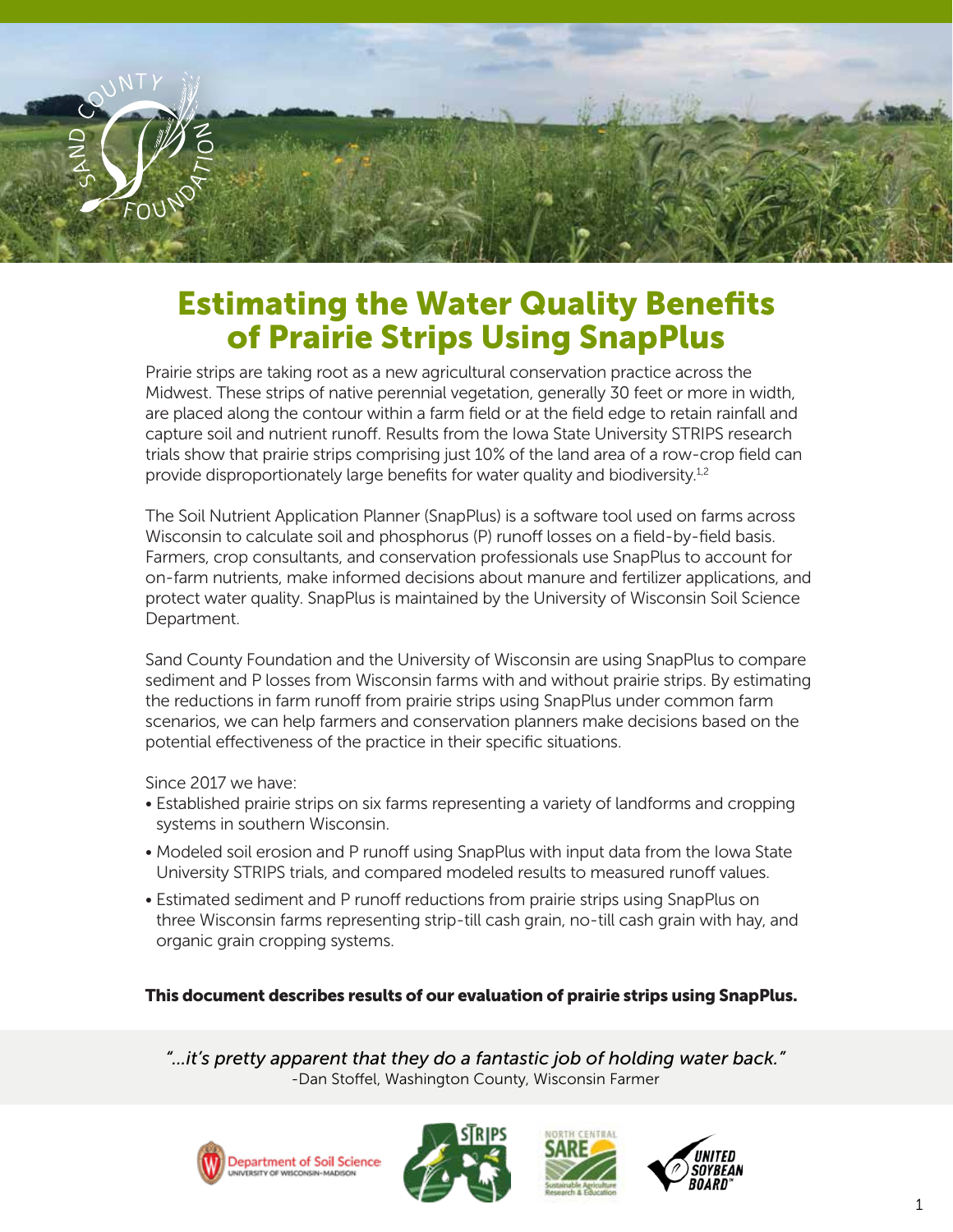# **A** little prairie goes

a long way

in protecting

water quality

**Craig Ficenec** Sand County Foundation Program Director

#### Key Findings

Overall, our analysis supports the concept of disproportional benefits: converting a small fraction of an annually cropped field to strips of prairie vegetation yields a much greater proportional reduction in sediment and nutrient runoff leaving the field. Or in other words, a little prairie goes a long way in protecting water quality.

Using SnapPlus to model runoff with prairie strips as installed in the Iowa State University STRIPS trials, we found proportional reductions of sediment and P were similar to the reductions measured in-field.

Using SnapPlus to model runoff with prairie strips as installed on three Wisconsin farms, we found that sediment and P loss reductions were less than the results from the STRIPS trials, ranging from minimal to 60% depending on the farm's physical characteristics, cropping system, and strips design and placement (see attached farm profiles for details).

All six Wisconsin farmers who installed prairie strips through this project report that the practice is compatible with their farming operations. Prairie strips also offer biodiversity and wildlife habitat benefits not evaluated in this report.

### Funding Opportunities

The Farm Service Agency now offers a CP-43 Prairie Strips practice within the Continuous Conservation Reserve Program (CRP). This program provides 10-15 year rental agreements for prairie strips at least 30 feet wide placed within a field or along field borders. In 2020, over 11,000 acres of prairie strips have been contracted under CP-43 in 13 states, including Wisconsin.

Prairie strips also provide a new option in watersheds where pointsource dischargers have approval from the Wisconsin Department of Natural Resources to use nutrient trading or watershed adaptive management options for P discharge permit compliance. Credits can potentially be earned from both the area converted from annual crops to permanent vegetative cover, and the P reduction benefits on crop acres filtered by the prairie strips. SnapPlus can capture these benefits using the Filter Area function as described in the following pages.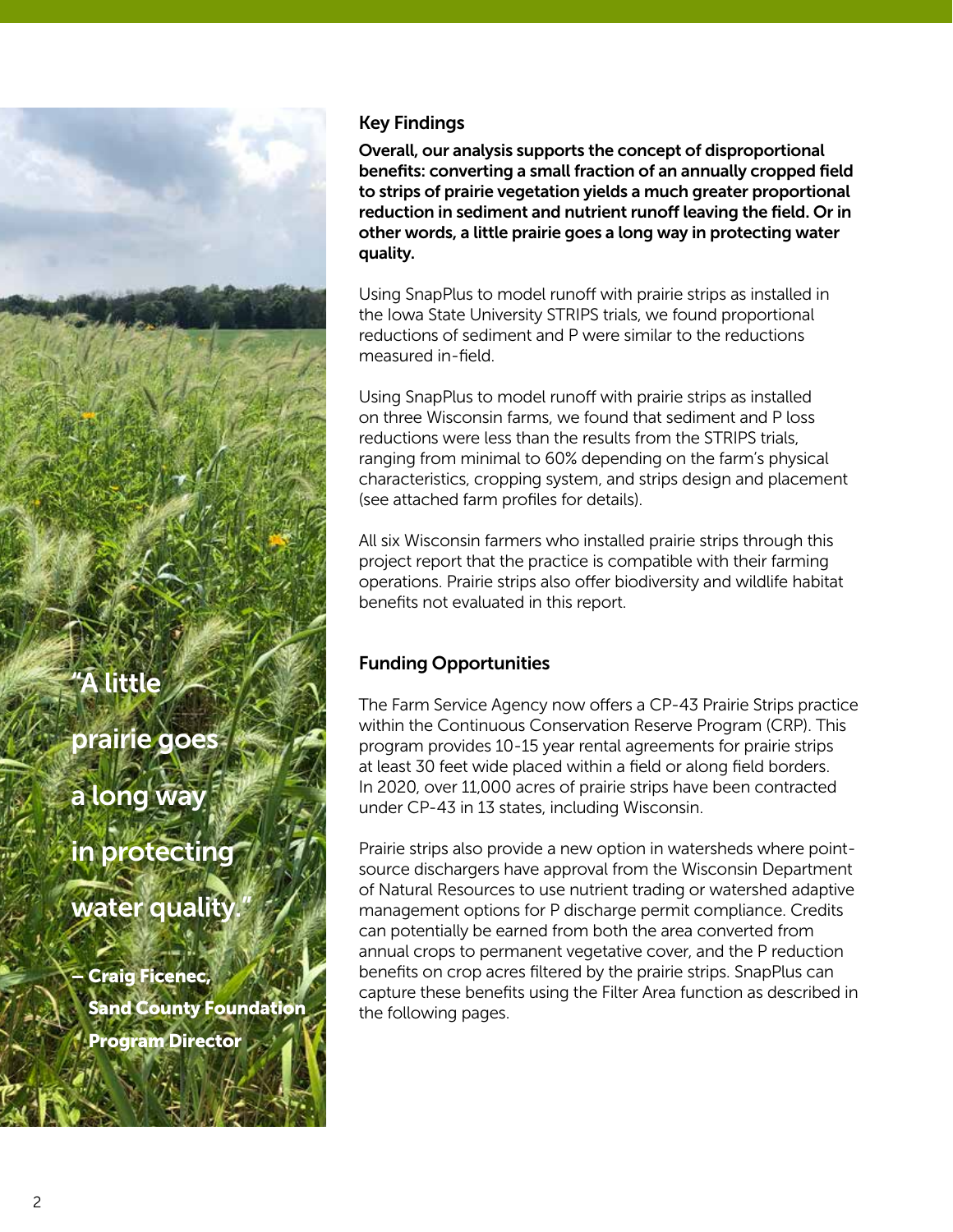#### Evaluating the Effectiveness of Prairie Strips in SnapPlus

Between 2007 and 2013, the Iowa State University STRIPS team maintained edge-of-field monitoring devices on small catchments ranging from one to eight acres in size at the Neal Smith National Wildlife Refuge in Jasper County, Iowa (Figures 1 and 2). All catchments were farmed in a soybean and corn rotation with no tillage after the first year, on slopes ranging from 6 to 11 percent.

In July 2007, prairie strips were sown in four treatments: proportions of 20% (in-field and footslope), 10% (in-field and footslope), 10% (footslope only), or zero percent of the land in each catchment. Each treatment was replicated three times, for a total of 12 catchments. Two additional catchments of 100% prairie cover were also monitored. The STRIPS researchers measured edge-of-field surface flow of water, sediment, nitrate-nitrogen, total nitrogen, and total phosphorus during each growing season utilizing H-flumes and automated water sampling devices at the outlet of each catchment.



Figure 1: Layout of six of the 12 prairie strips catchments in the Iowa State University STRIPS research trials. *Photo: Iowa State University STRIPS*

Figure 2: H-flumes comparing runoff between two STRIPS catchments (photo 1 and 2), and a nearby catchment in 100% prairie cover (photo 3). *Photo: Iowa State University STRIPS*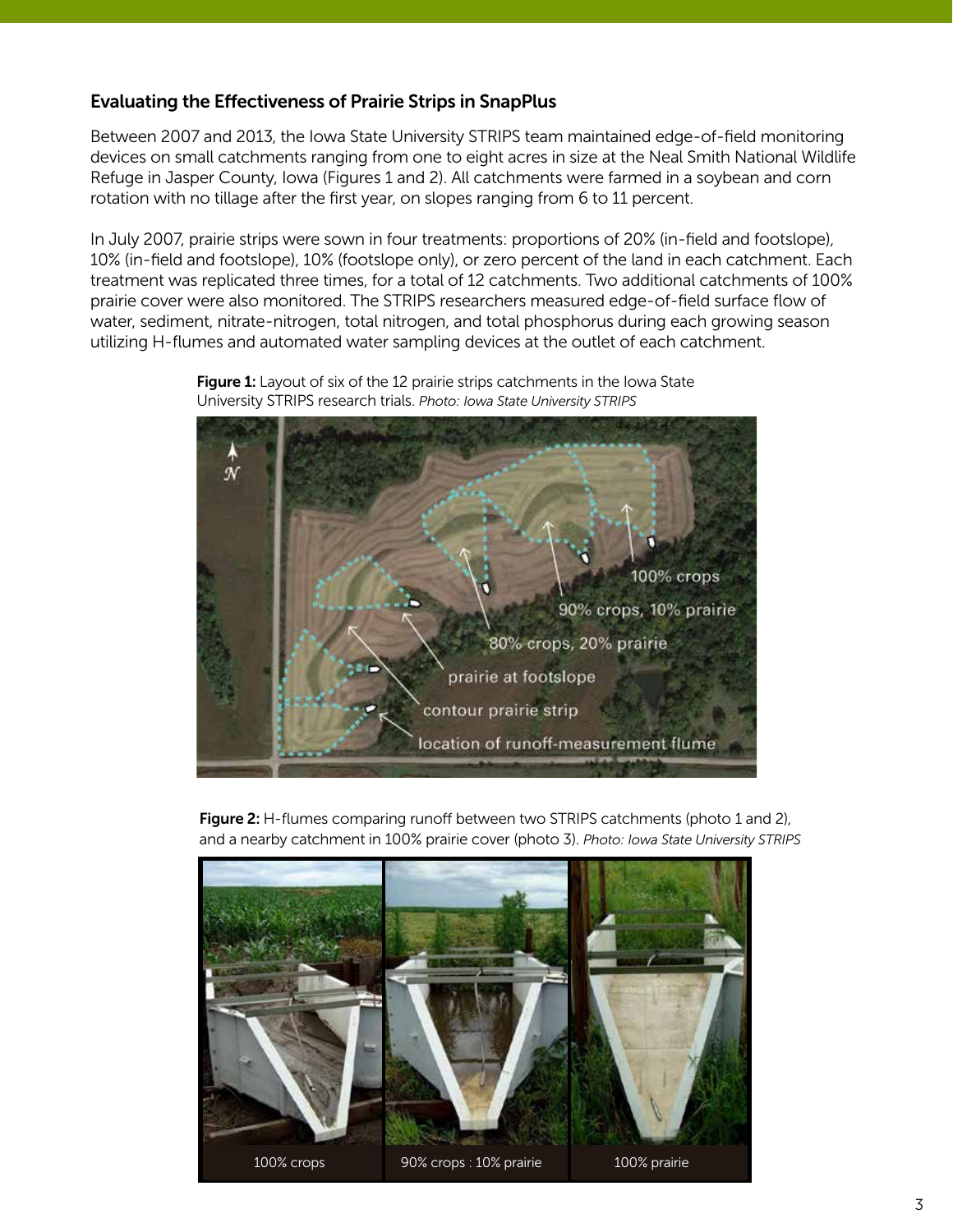To assess the accuracy of SnapPlus in predicting prairie strip impacts on sediment and P runoff, Dr. Laura Ward Good from the University of Wisconsin Soil Science Department ran the models within SnapPlus on the STRIPS research trial. Dr. Good used the actual soils, slope and field management data recorded from the 12 STRIPS catchments. Long-term average rainfall data was used in place of measured precipitation.

#### Accounting for prairie strips in SnapPlus

SnapPlus users can account for prairie strips by selecting one or both of the following options in the Filter Area function within the Rotation Settings window:

Turning on "Designed, field edge" assumes a strip of minimum 30 ft width at the footslope (bottom edge) of the field, regardless of the contour of the field.

Turning on "Designed, in field": assumes one or more strips of minimum 15 ft width oriented on the contour within the field, positioned at the midpoint of the dominant critical slope length. This option can only be used when the "on contour" option is also selected.

SnapPlus assumes cool season grass as the vegetation type for both Filter Area options.

| <b>Rotation Settings</b> |                             |  |  |  |  |
|--------------------------|-----------------------------|--|--|--|--|
| Start 2021               | Years<br>4                  |  |  |  |  |
| <b>Contouring</b>        | <b>Filter Area</b>          |  |  |  |  |
| <b>None</b>              | None                        |  |  |  |  |
| On contour               | Designed,<br>) field edge   |  |  |  |  |
| Strip crop               | Designed,<br><b>infield</b> |  |  |  |  |

Figure 3: Filter Area function in SnapPlus.

#### Sediment loss: comparing measured values versus RUSLE2 results

SnapPlus uses the Revised Universal Soil Loss Equation, Version 2 (RUSLE2) to calculate field sediment loss. RUSLE2 is embedded within SnapPlus, but SnapPlus does not contain Iowa soils or rainfall data in its database. Therefore, we used the RUSLE2 standalone program with the correct Iowa soil and climate data in our comparison of modeled soil loss and measured values from the STRIPS trials.

To account for year-to-year variability in the timing, amount, and intensity of rainfall, RUSLE2 uses long-term weather averages in its soil loss calculations. In the STRIPS trials, measured precipitation was highly variable and annual averages exceeded the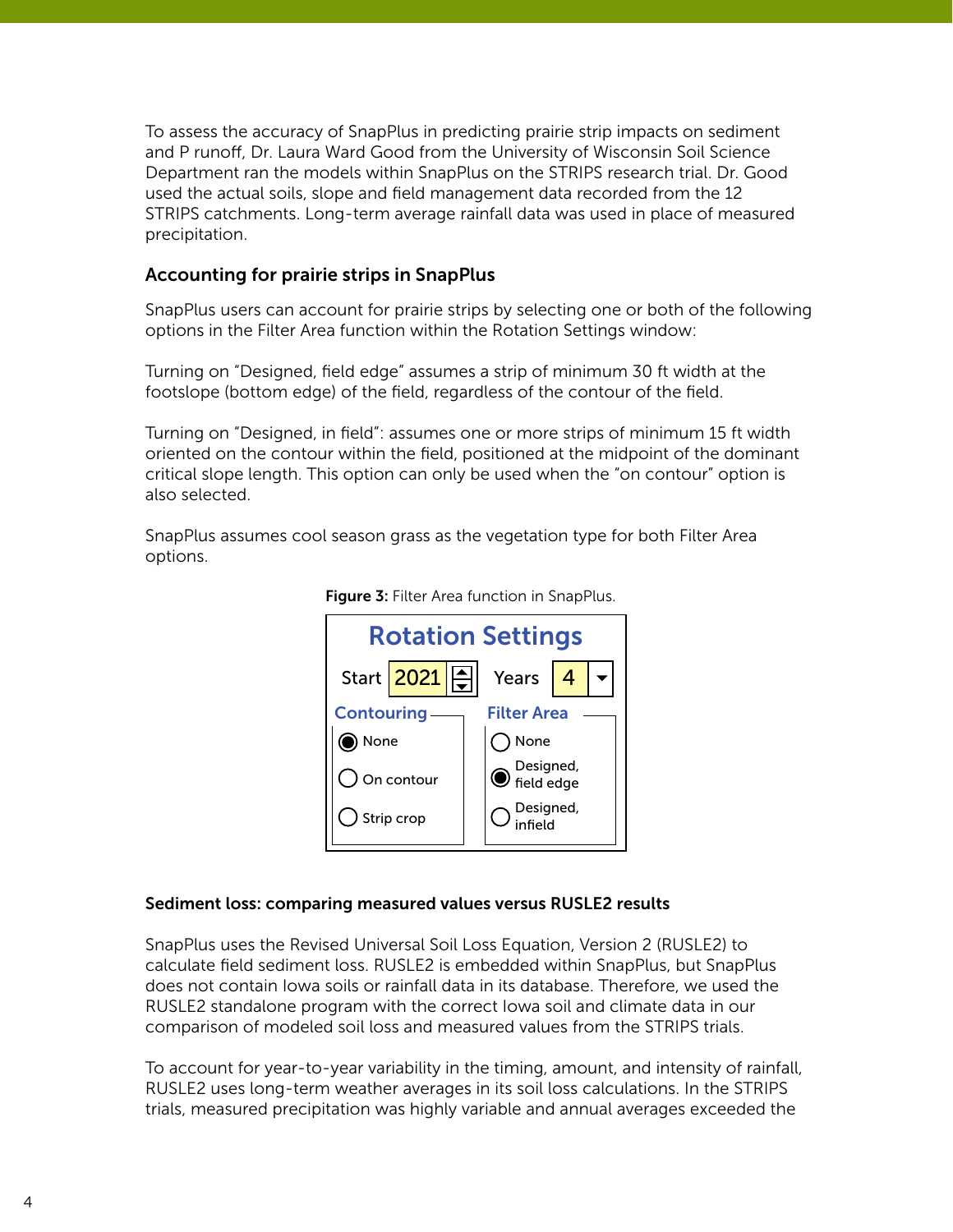30-year average for most years monitored. Due to this weather variability, we do not expect RUSLE2 results to precisely match measured values in any given year.

Our RUSLE2 calculations on the STRIPS trials include three years (2004-2006) when catchments were in bromegrass and then mulch-tilled prior to beginning the corn/soybean rotation and seeding the prairie strips. We include these preexisting conditions to enable more accurate calculations of soil loss during the runoff monitoring period. Only the 2007-2012 monitoring years are included in the averages summarized in Table 1.

Of the nine STRIPS catchments with prairie strips, all included prairie vegetation at the footslope. STRIPS researchers found no statistically significant differences in measured nutrient loss among catchments that included both in-field strips and footslope strips, compared to those with footslope strips only. Therefore, we applied RUSLE2 in accordance with the "Designed, field edge" option in SnapPlus. This represents a 30 ft grass strip added to the bottom of the critical slope, but no in-field strips, to more closely approximate a footslope prairie strip.

A comparison of estimated and measured sediment loss for all STRIPS catchments over six years of monitoring is summarized in Table 1. RUSLE2 estimates of sediment trapping efficiency of the prairie strips were similar to the measured values.

|                                             | Control<br>(3 catchments) | <b>Treatment</b><br>(9 catchments) | <b>Reductions</b><br>with prairie<br>strips |
|---------------------------------------------|---------------------------|------------------------------------|---------------------------------------------|
| <b>Estimated</b><br>sediment<br>(ton/ac/yr) | 2.1                       | 0.3                                | 87%                                         |
| Measured<br>sediment<br>(ton/ac/yr)         | 2.8                       | 02                                 | 95%                                         |

Table 1. Estimated (RUSLE2) and measured (H-flume) average annual sediment delivery for Iowa STRIPS catchments with and without prairie strips at the footslope, 2007-2012.

In the STRIPS trials, due to the differences in slopes and soils, the three control catchments (with 100% crops) had a higher average inherent propensity for erosion than the nine treatment catchments (with 10% and 20% prairie). Sediment delivery for the nine treatment catchments modeled in RUSLE2 without the strips present was 1.7 ton/acre/year, compared to 2.1 ton/acre/year for the three control catchments. Taking this into consideration when comparing the same fields with and without prairie strips using RUSLE2, the estimated sediment loss reduction is 83%.

We must note that the STRIPS trials were monitored from April to October each year, missing the colder months, while RUSLE2 estimates erosion for the entire year. However, little erosion is expected to happen during these colder months. For the control catchments, RUSLE2 calculates that 97% of annual erosion occurs during this April to October period.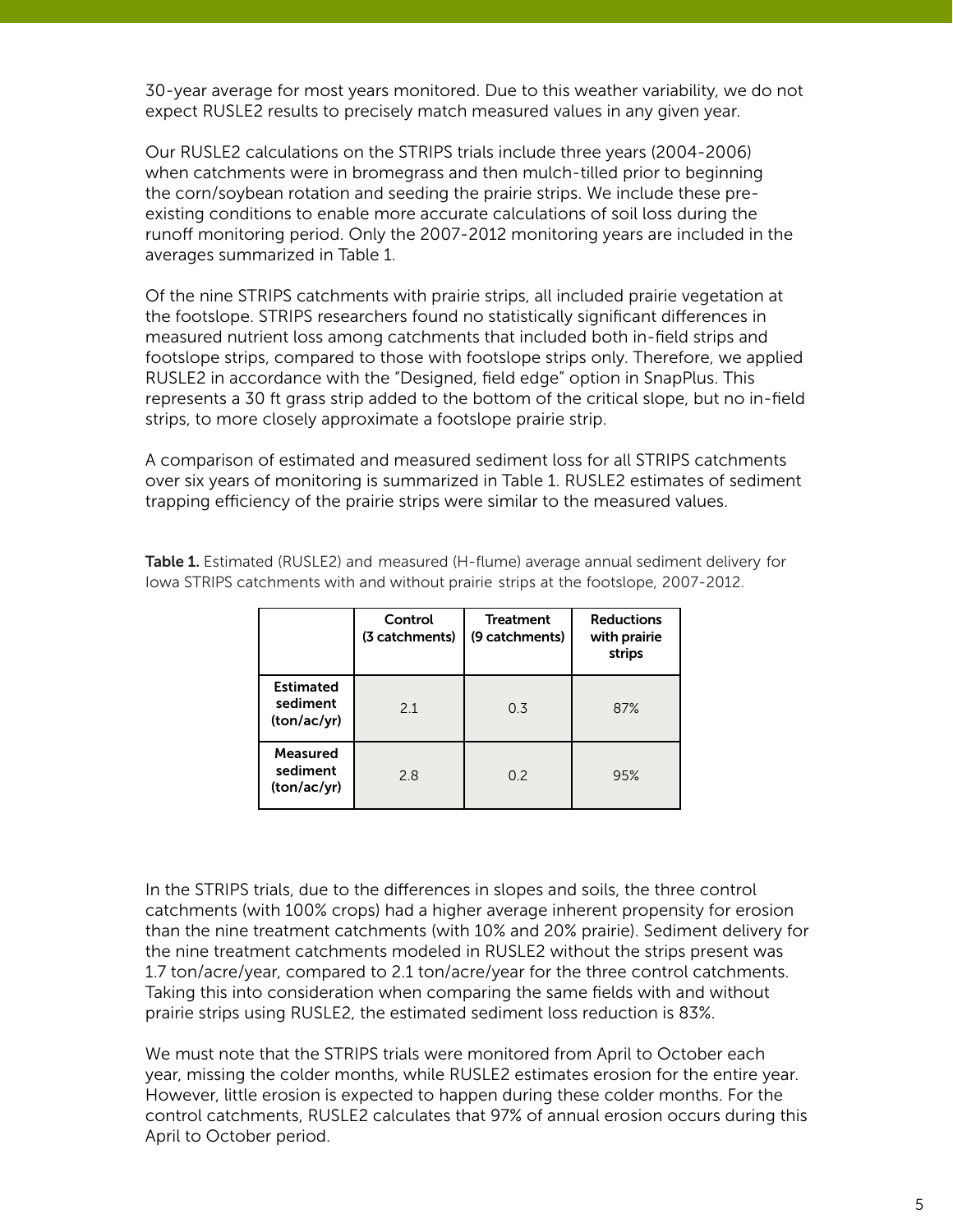#### Phosphorus loss: comparing measured values versus the Wisconsin Phosphorus Index

SnapPlus calculates a Wisconsin Phosphorus Index (WPI) value for each field evaluated. The WPI estimates the average annual loss of total P in runoff at the outlet of a field. It uses RUSLE2 to estimate erosion and also estimates rainfall runoff using a runoff curve number and snowmelt runoff using an empirical method. It then uses information about the soils, soil test values, crop uptake and P additions to a field to estimate the concentrations of P lost in runoff annually. The WPI accounts for both soluble P (dissolved form directly available for algae growth) and particulate P (attached to eroding sediment).

To test whether the WPI is accurately estimating the effects of prairie strips on phosphorus movement, we ran WPI equations using the following data from the STRIPS trials: sediment and water volume runoff measured at the H-flumes; site soil and slope characteristics; 2007 soil test P and organic matter values; and annual crops and P fertilizer application methods, rate and timing.

Similar to the RUSLE2 evaluation, in SnapPlus we applied only the "Designed, field edge" option for the nine catchments treated with prairie strips. We then compared the calculated WPI values with measured total P losses from all STRIPS catchments averaged over a five-year monitoring period. Results are summarized in Table 2.

|                                           | Control<br>(3 catchments) | <b>Treatment</b><br>(9 catchments) | Average<br>phosphorus<br>reduction |
|-------------------------------------------|---------------------------|------------------------------------|------------------------------------|
| <b>Wisconsin P</b><br>Index<br>(lb/ac/yr) |                           | 1.1                                | 85%                                |
| Average<br>measured P<br>(lb/ac/yr)       | 74                        | 0.8                                | 89%                                |

Table 2. Estimated (WPI) and measured (H-flume) average annual phosphorus (P) delivery from corn/ soybean fields in Iowa with and without prairie strips at the footslope, April-October 2007-2011.

The above analysis references the predominant soil type of each catchment rather than the dominant critical soil. This is a more conservative approach to modeling P loss reduction, used by the Wisconsin Department of Natural Resources in calculating P reduction credits for nutrient trading.

One caveat to using results from the STRIPS trials to assess P reductions from prairie strips in Wisconsin is that the STRIPS trials did not conduct runoff monitoring during winter months. While very little soil erosion occurs during the colder months, a substantial proportion of the annual P load can be lost during these months in dissolved form in runoff from frozen and thawing soils.

#### Recommendations to Improve Quantification of Water Quality Benefits from Prairie Strips

In general, SnapPlus appears to be reasonably accurate in modeling the influence of prairie strips on sediment and P losses during the rainfall runoff season using the "Designed, field edge" Filter Area option currently available in the program. However, there are opportunities to improve the accuracy in modeling prairie strips for Wisconsin farms.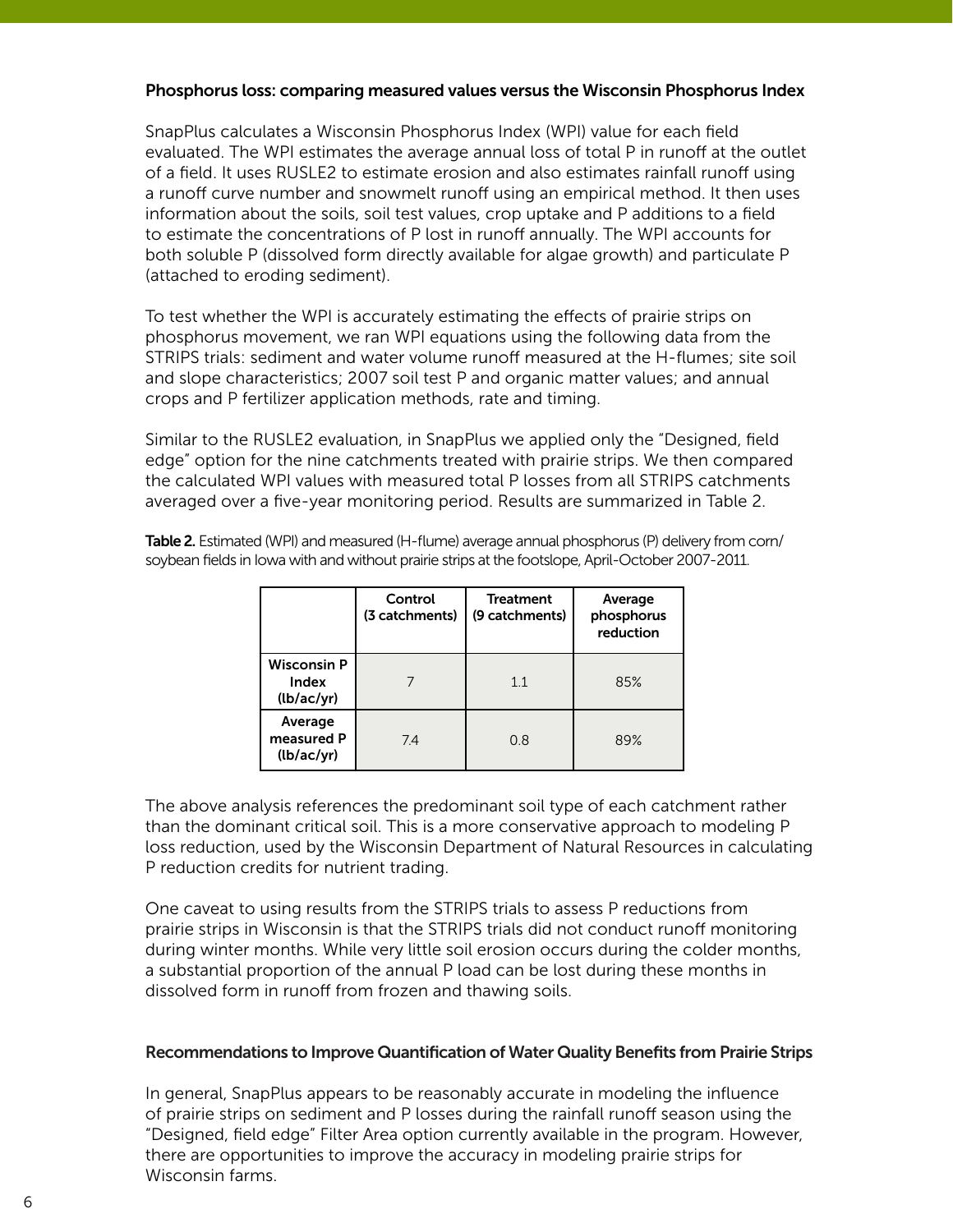Native grasses and forbs grow slowly, and the runoff protection benefits of deep roots, stiff stems, and perennial cover from prairie strips are not fully present until at least the third year of vegetation growth. Modeling should account for less runoff protection in these establishment years by modifying the Filter Area function to account for reduced effectiveness of prairie strips during a three-year vegetation establishment period. Also, options could be added to customize the vegetation cover of filter strips (currently assumed as cool season grass) to include one or more options for native perennial grass/forb vegetation communities.

Further research can support other enhancements to SnapPlus functionality for prairie strips, including:

Prairie strips configurations: Currently SnapPlus only offers default values representing a 30' strip at the footslope or one or more 15' wide in-field strips dissecting the length of the critical slope. Additional research on the effects of differing strips layout configurations on runoff is needed before investing in adding more layout options in the SnapPlus tool.

**Nitrogen loss:** SnapPlus does not model nitrogen losses. While phosphorus remains the primary concern in Wisconsin in relation to surface runoff, nitrogen is increasingly important, especially for protection of groundwater quality. Research is needed on prairie strips effects on nitrogen leaching and groundwater in priority regions of Wisconsin.

Runoff events on frozen ground: Runoff monitoring data from the STRIPS trials span the growing season (April to October). However, in Wisconsin runoff risk is highest during late winter/early spring snowmelt or rain events over frozen ground, particularly in March. Research is needed on the effects of prairie strips on runoff during these conditions, especially concerning dissolved P.

Sand County Foundation www.sandcountyfoundation.org/PrairieStrips

Iowa State University's STRIPS project www.prairiestrips.org

Or contact Craig Ficenec, Sand County Foundation Program Director, 608.663.4605 x22, cficenec@sandcountyfoundation.org

#### For more information visit: Project partners and sponsors:





Sand County Foundation inspires and enables a growing number of private landowners to ethically manage natural resources in their care, so future generations have clean and abundant water, healthy soil to support agriculture and forestry, plentiful habitat for wildlife and opportunities for outdoor recreation. [www.sandcountyfoundation.org](http://www.sandcountyfoundation.org) 

This material is based upon work that is supported by the National Institute of Food and Agriculture, U.S. Department of Agriculture, under award number 2016-38640-25381 through the North Central Region SARE program under project number XNC16-378. USDA is an equal opportunity employer and service provider. Any opinions, findings, conclusions, or recommendations expressed in this publication are those of the author(s) and do not necessarily reflect the view of the U.S. Department of Agriculture.

<sup>1</sup> Schulte et al., 2017. Proceedings of the National Academy of Sciences. 114:50(11247-11252), https://www.pnas.org/content/114/42/11247

2 X. Zhou, M.J. Helmers, H. Asbjornsen, R. Kolka, M.D. Tomer and R.M. Cruse. Journal of Soil and Water Conservation January 2014, 69 (1) 54-64; DOI: https://doi.org/10.2489/jswc.69.1.54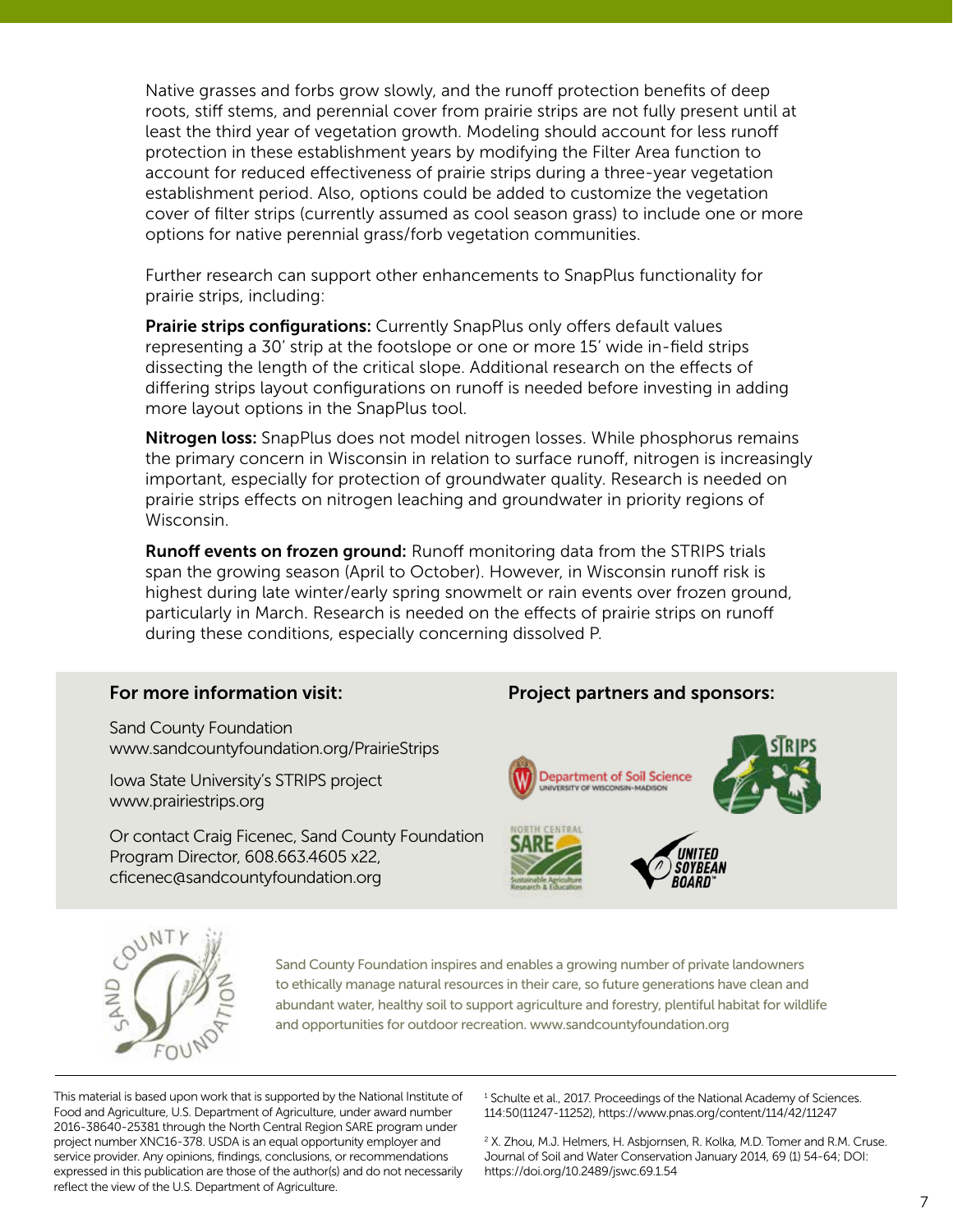

## Prairie Strips Farm Profile Stoffel Grain Farm

Dan Stoffel grows corn, soybeans and alfalfa on rolling terrain in Washington County with his brothers, Lee and Tim. Prior to returning home to farm, Dan worked as a biochemist. He is also a beekeeper. The Stoffels farm with no-till and cover crops, but Dan still observed water flow on his fields that concerned him. He decided to try prairie strips both to intercept runoff and provide forage for his bees.

In June 2017, Eco-Resource Consulting, Inc. seeded three prairie strips with a Great Plains drill; and in June 2018, Sand County Foundation seeded a fourth strip with an ATV-driven Kasko drill seeder provided by Wings over Wisconsin. All three fields receiving strips were between soybeans and oats/alfalfa in their rotation—an ideal situation as soybeans leave minimal residue to interfere with strips seeding, and alfalfa minimizes runoff during the first three years of establishment for the slower growing native vegetation in the strips.

These four prairie strips on three fields provide good examples of how different placements of strips can be evaluated in SnapPlus. The two strips in Field A follow the contour while the single strips in Field B and Field C are straight and do not follow the contour. All strips were placed to maintain efficient field operations, allowing Dan to make full passes with his planter and sprayer on his crops adjacent to the strips without leaving any point rows.



*"They meet the contour as the contour lays, so that any water running down them is intercepted by any part of the field that the water happens to be flowing on. It's pretty apparent that they do a fantastic job of holding water back."*

– Dan Stoffel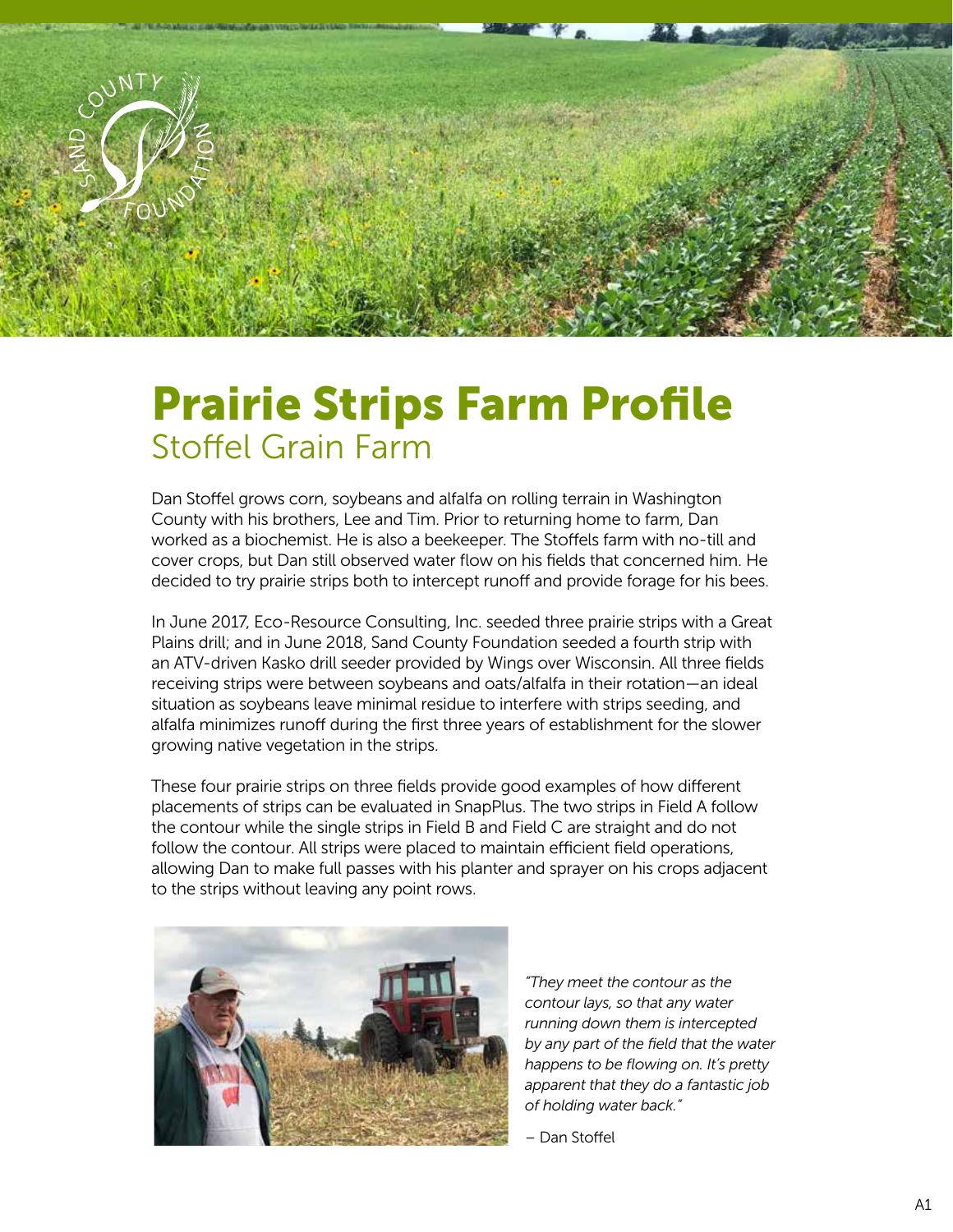Table 1. Expected reductions in soil and P loss following prairie strip installation.

|              |                    |                     | Soil loss<br>(Ton/acre/year)     |                         | P index on critical slope<br>(lb/acre/year) |                  |                    |                  |                    |
|--------------|--------------------|---------------------|----------------------------------|-------------------------|---------------------------------------------|------------------|--------------------|------------------|--------------------|
| <b>Field</b> | <b>Field acres</b> | <b>Strips acres</b> | <b>Strips</b><br>dimen-<br>sions | % of field<br>in strips | Average<br>field slope                      | <b>No strips</b> | <b>With strips</b> | <b>No strips</b> | <b>With strips</b> |
| A            | 14.1               | 1.4                 | 25 x 2450                        | 10%                     | 12%                                         | 0.21             | 0.16               | $\mathbf{1}$     |                    |
| B            | 5.8                | 0.4                 | $25 \times 680$                  | 5%                      | 10%                                         |                  | No change          |                  | No change          |
| C            | 8.9                | 0.6                 | 25 x 1080                        | 7%                      | 8%                                          |                  | No change          |                  | No change          |

#### SnapPlus Evaluation:

This well-managed no-till farm already had comparatively low soil and phosphorus (P) runoff loss rates prior to installing prairie strips. In Field A, two prairie strips in series reduce the sediment losses even further. This field is divided into contour strips but because some of the field is planted to continuous row crops with no years of hay, the field cannot be considered as a strip crop system in SnapPlus.

Since the prairie strips are on the contour and have a width of at least 15 feet (both strips are 25' wide), they can be counted as "Designed, in field" under the Filter Area function in SnapPlus. Using the field's historical rotations and manure and fertilizer applications, we ran SnapPlus to estimate erosion and runoff phosphorus loss (P Index) on the field with and without strips. Both soil loss and the P Index are calculated for the most erosion prone area making up at least 10% of the field, following the NRCS dominant critical slope concept for estimating erosion for conservation planning.



Field A with two in-field strips on contour, and Field B with one infield strip not on contour.





Field C with one in-field strip, not on contour.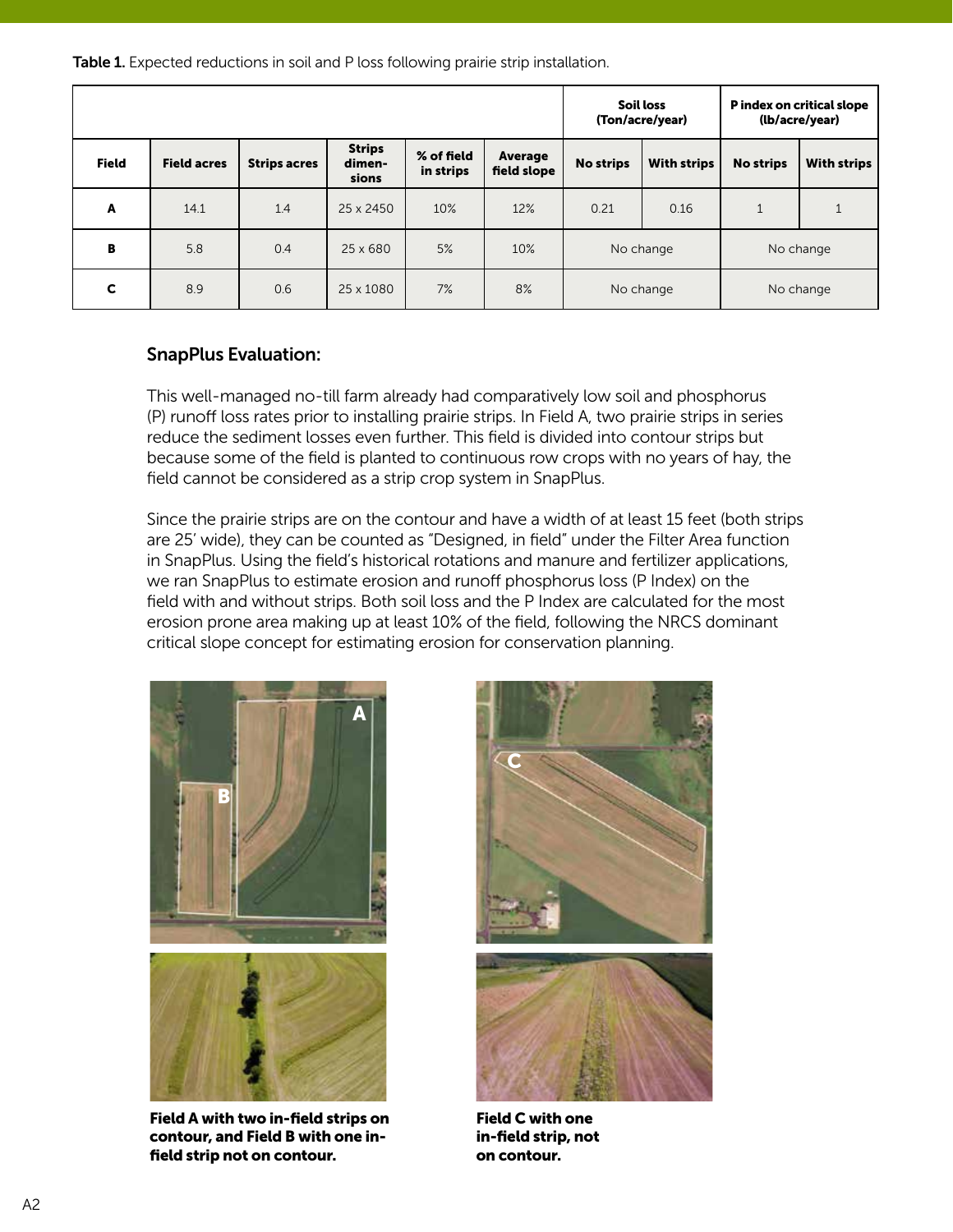We calculated the area-weighted averages of the soil loss and the P Index for each field treated by the prairie strips (Table 1). We also added the strips as exclusion areas in SnapMaps (the spatial mapping tool within SnapPlus), thus removing the strip acres from the cropped acres accounted for in SnapPlus.

We found that the prairie strips reduce soil loss even further, but the P Index does not change noticeably. The reason for no reduction in estimated P losses on the dominant critical slope is because erosion was already so low that the majority (60%) of estimated P losses from the field are in the dissolved form rather than attached to eroding particles. Much of the dissolved phosphorus load is expected to come at the time of snowmelt and runoff from thawing soil. As we do not have evidence that prairie strips reduce dissolved phosphorus runoff losses in frozen conditions, we assume the strips have no impact on this portion of P loss.

The prairie strips seeded in Field B and Field C do not meet the criterial for the "Designed, in field" option under the Filter Area function of SnapPlus because they do not follow the contour. In addition, the strip in Field C is intersected by an area prone to concentrated flow, potentially bypassing the filtering benefit of the prairie vegetation. While these strips likely do still have value for filtering sediment and phosphorus losses from upslope cropped areas, SnapPlus cannot account for this.

Regardless of the Filter Area function designation in SnapPlus, all strips do remove some of the steeper, more erodible parts of the fields from production, and give them year-round vegetative cover. SnapPlus does account for phosphorus and sediment loss reductions that result from putting these areas of the fields into perennial cover. This is demonstrated in the SnapPlus "P Trade" report comparing these fields with and without the prairie strips. Table 2 shows this small annual phosphorus loss reduction from the strips as calculated in the P Trade report. These reductions are in proportion to the area converted to prairie and are small because the baseline annual P losses on this farm are already low.

| Field | <b>Average "P Trade"</b><br>(Ib P per field per year) |  |  |
|-------|-------------------------------------------------------|--|--|
| A     | 2.8                                                   |  |  |
| в     | 0.2                                                   |  |  |
| C     | 0.3                                                   |  |  |

|  |  |  | <b>Table 2.</b> Results from SnapPlus P Trade Report. |
|--|--|--|-------------------------------------------------------|
|--|--|--|-------------------------------------------------------|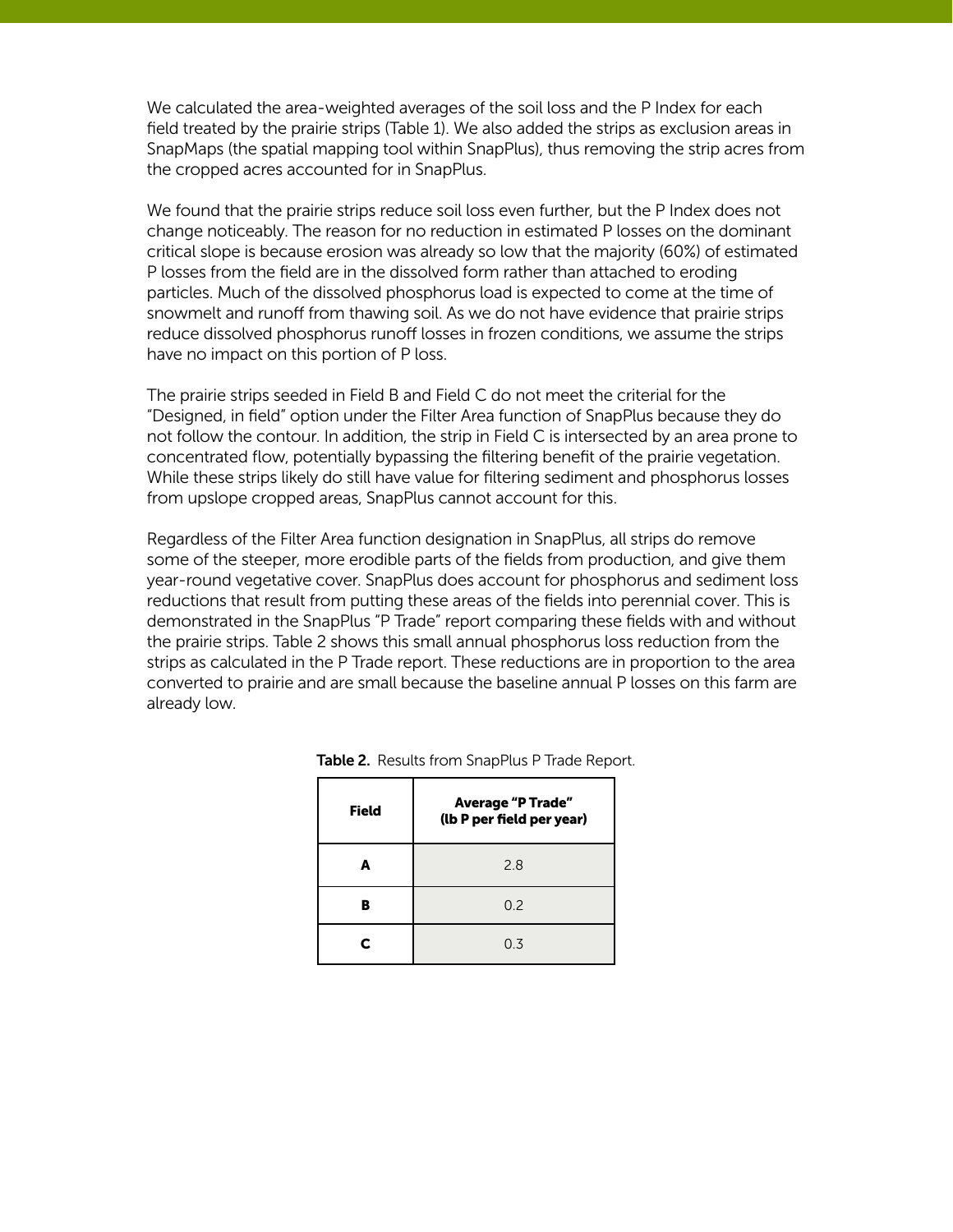

### Prairie StripsFarm Profile Hammer-Kavazanjian Farm

Charlie Hammer and Nancy Kavazanjian farm 1,900 acres in Dodge County, Wisconsin, growing corn, soybeans, wheat, and barley. Charlie has been refining strip tillage, no-till and cover crop practices for over 20 years. He has served as a director on the Wisconsin Corn Growers Association and shares his experiences frequently at field days and events. Nancy has served as a representative on the United Soybean Board and the U.S. Farmers & Ranchers Alliance. In 2020 she received the American Soybean Association's Conservation Legacy Award.

Charlie and Nancy sought to address soil erosion on approximately 60 acres where a drumlin bisects a field. With help from their agronomist, Bill Stangel, Charlie and Nancy seeded 6 acres of prairie strips with a native seed drill in December 2019. The majority of the field had been recently seeded to winter wheat, which was then clipped over the footprint of the strips in the spring to allow sunlight to reach the germinating prairie species below.

Concurrent with determining a layout for the prairie strips, Charlie and Bill re-designed the planting pattern on this field to follow the contour and align with the orientation of the strips to the extent practical. The farm utilizes precision technology to turn off the planting and application equipment when necessary to cross the prairie strips.



Layout of prairie strips is visible as mowed paths through soybeans and recently harvested winter wheat. Newly emerging prairie vegetation is not yet visible beneath wheat stubble.



Field with two prairie strips on contour and additional strips on headlands.